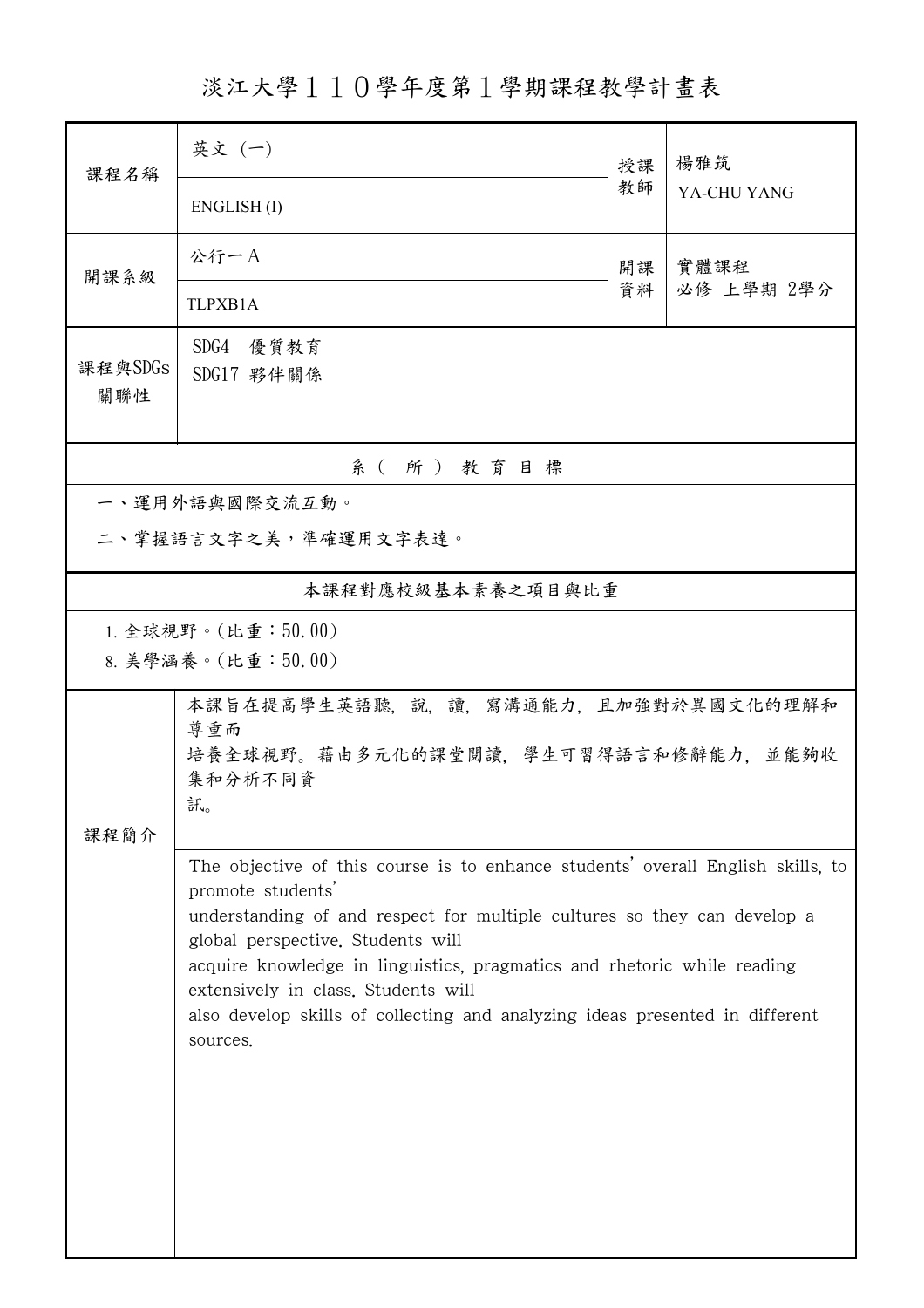## 本課程教學目標與認知、情意、技能目標之對應

將課程教學目標分別對應「認知(Cognitive)」、「情意(Affective)」與「技能(Psychomotor)」 的各目標類型。

一、認知(Cognitive):著重在該科目的事實、概念、程序、後設認知等各類知識之學習。

二、情意(Affective):著重在該科目的興趣、倫理、態度、信念、價值觀等之學習。

三、技能(Psychomotor):著重在該科目的肢體動作或技術操作之學習。

| 序<br>號         | 教學目標(中文)                                                                 |                            |    | 教學目標(英文)                                                                                                                                                                                                                                                                                                    |                                     |  |  |  |  |
|----------------|--------------------------------------------------------------------------|----------------------------|----|-------------------------------------------------------------------------------------------------------------------------------------------------------------------------------------------------------------------------------------------------------------------------------------------------------------|-------------------------------------|--|--|--|--|
|                | 問題或說出感想。<br>2. 書寫文法正確的英文句子。<br>3. 理解英文文章的大意、組織與用 express opinions.<br>字。 |                            |    | 1 1. 運用英語自我介紹、對話,提出 1. To help students use English to introduce<br>themselves, carry out a conversation, raise questions,<br>or<br>2. To teach how to write grammatically correct<br>sentences in English.<br>3. To help students understand the main idea,<br>organization, and diction of English texts. |                                     |  |  |  |  |
|                | 教學目標之目標類型、核心能力、基本素養教學方法與評量方式                                             |                            |    |                                                                                                                                                                                                                                                                                                             |                                     |  |  |  |  |
| 序號             |                                                                          | 目標類型 院、系(所)<br>核心能力   基本素養 | 校級 | 教學方法                                                                                                                                                                                                                                                                                                        | 評量方式                                |  |  |  |  |
| $\mathbf{1}$   | 認知                                                                       |                            | 18 | 講述、討論、發表                                                                                                                                                                                                                                                                                                    | 測驗、作業、討論(含<br>課堂、線上)、報告(含<br>口頭、書面) |  |  |  |  |
|                | 授課進度表                                                                    |                            |    |                                                                                                                                                                                                                                                                                                             |                                     |  |  |  |  |
| 週次             | 日期起訖                                                                     |                            |    | 內 容 (Subject/Topics)                                                                                                                                                                                                                                                                                        | 備註                                  |  |  |  |  |
| 1              | $110/09/22$ ~<br>110/09/28                                               | Orientation                |    |                                                                                                                                                                                                                                                                                                             |                                     |  |  |  |  |
| $\overline{2}$ | $110/09/29$ ~<br>110/10/05                                               | Unit 1                     |    |                                                                                                                                                                                                                                                                                                             |                                     |  |  |  |  |
| 3              | $110/10/06 \sim$<br>110/10/12                                            | Unit 1                     |    |                                                                                                                                                                                                                                                                                                             |                                     |  |  |  |  |
| $\overline{4}$ | $110/10/13$ ~<br>110/10/19                                               | Unit 1                     |    |                                                                                                                                                                                                                                                                                                             |                                     |  |  |  |  |
| 5              | $110/10/20$ ~<br>110/10/26                                               | Unit 1                     |    |                                                                                                                                                                                                                                                                                                             |                                     |  |  |  |  |
| 6              | $110/10/27$ ~<br>110/11/02                                               | Unit 2                     |    |                                                                                                                                                                                                                                                                                                             |                                     |  |  |  |  |
| 7              | $110/11/03$ ~<br>110/11/09                                               | Unit 2                     |    |                                                                                                                                                                                                                                                                                                             |                                     |  |  |  |  |
| 8              | $110/11/10$ ~<br>110/11/16                                               | Unit 2                     |    |                                                                                                                                                                                                                                                                                                             |                                     |  |  |  |  |
| 9              | $110/11/17$ ~<br>110/11/23                                               | 期中考試週                      |    |                                                                                                                                                                                                                                                                                                             |                                     |  |  |  |  |
| 10             | $110/11/24$ ~<br>110/11/30                                               | Unit 3                     |    |                                                                                                                                                                                                                                                                                                             |                                     |  |  |  |  |
| 11             | $110/12/01$ ~<br>110/12/07                                               | Unit 3                     |    |                                                                                                                                                                                                                                                                                                             |                                     |  |  |  |  |